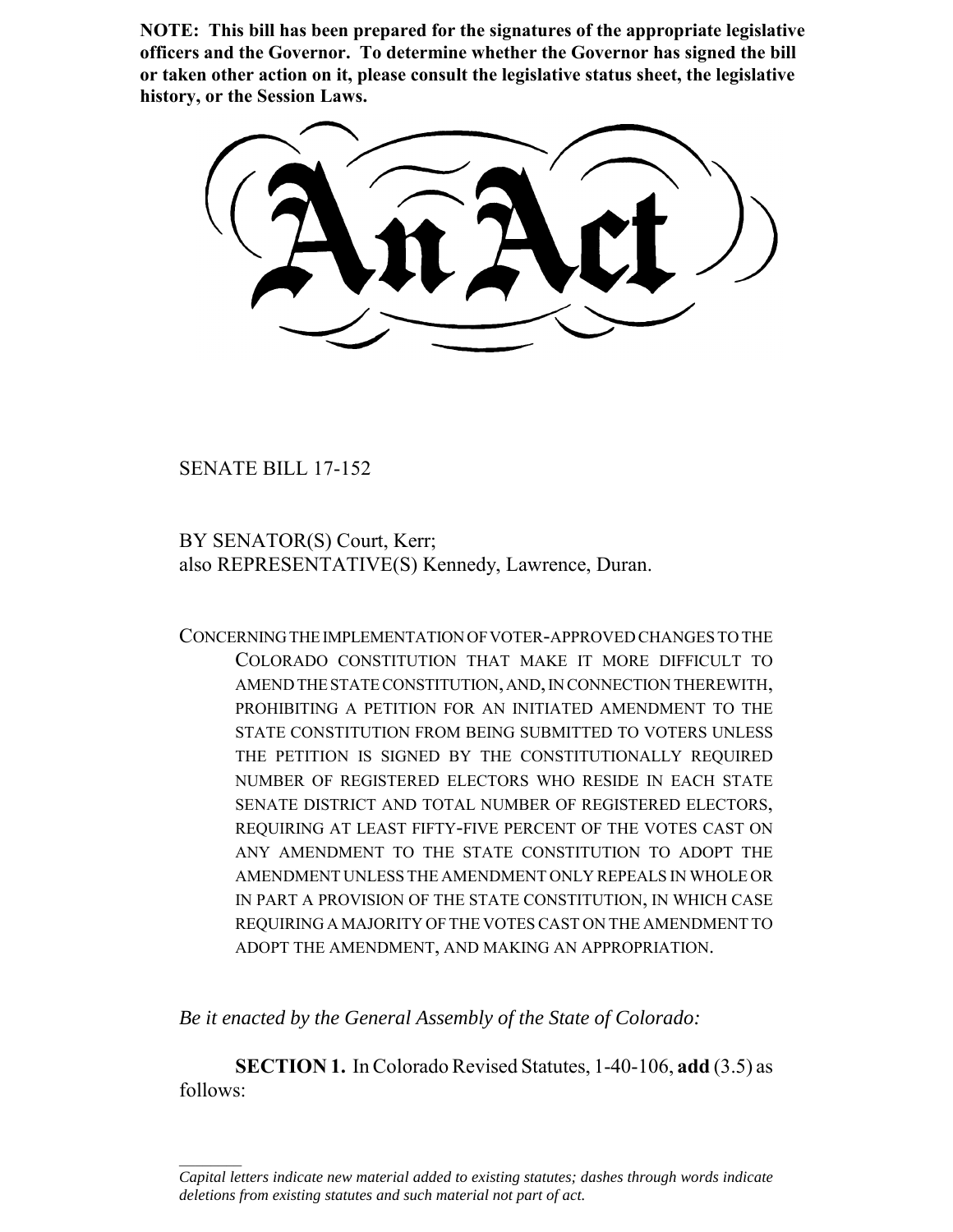**1-40-106. Title board - meetings - ballot title - initiative and referendum.** (3.5) FOR EVERY PROPOSED CONSTITUTIONAL AMENDMENT, THE TITLE BOARD SHALL DETERMINE WHETHER THE PROPOSED CONSTITUTIONAL AMENDMENT ONLY REPEALS IN WHOLE OR IN PART A PROVISION OF THE STATE CONSTITUTION FOR PURPOSES OF SECTION 1 (4)(b) OF ARTICLE V OF THE STATE CONSTITUTION. THE SECRETARY OF STATE SHALL KEEP A RECORD OF THE DETERMINATION MADE BY THE TITLE BOARD.

**SECTION 2.** In Colorado Revised Statutes, 1-40-107, **amend**  $(1)(b)$  and  $(2)$ ; and **add**  $(1)(a)(III)$  as follows:

**1-40-107. Rehearing - appeal - fees - signing.** (1) (a) (III) THE DESIGNATED REPRESENTATIVES OF THE PROPONENTS OR ANY REGISTERED ELECTOR WHO IS NOT SATISFIED WITH THE DETERMINATION BY THE TITLE BOARD MADE PURSUANT TO SECTION 1-40-106 (3.5) WITH RESPECT TO WHETHER A PETITION THAT PROPOSES A CONSTITUTIONAL AMENDMENT ONLY REPEALS IN WHOLE OR IN PART A PROVISION OF THE STATE CONSTITUTION MAY FILE A MOTION FOR A REHEARING WITH THE SECRETARY OF STATE WITHIN SEVEN DAYS AFTER THE TITLES AND SUBMISSION CLAUSE FOR THE INITIATIVE PETITION ARE SET ON THE GROUNDS THAT THE DETERMINATION IS INCORRECT.

(b) A motion for rehearing must be typewritten and set forth with particularity the grounds for rehearing. If the motion claims that the petition contains more than a single subject, then the motion must, at a minimum, include a short and plain statement of the reasons for the claim. If the motion claims that the title and submission clause set by the title board are unfair or that they do not fairly express the true meaning and intent of the proposed state law or constitutional amendment, then the motion must identify the specific wording that is challenged. If the motion claims that an estimate in the abstract is incorrect, the motion must include documentation that supports a different estimate. If the motion claims that the abstract is misleading or prejudicial or does not comply with the statutory requirements, the motion must specifically identify the specific wording that is challenged or the requirement at issue. The title board may modify the abstract based on information presented at the rehearing. IF THE MOTION CLAIMS THAT THE DETERMINATION OF WHETHER THE PETITION THAT PROPOSES A CONSTITUTIONAL AMENDMENT ONLY REPEALS IN WHOLE OR IN PART A CONSTITUTIONAL PROVISION IS INCORRECT, THE MOTION MUST INCLUDE A SHORT AND PLAIN STATEMENT OF THE REASONS FOR THE CLAIM.

## PAGE 2-SENATE BILL 17-152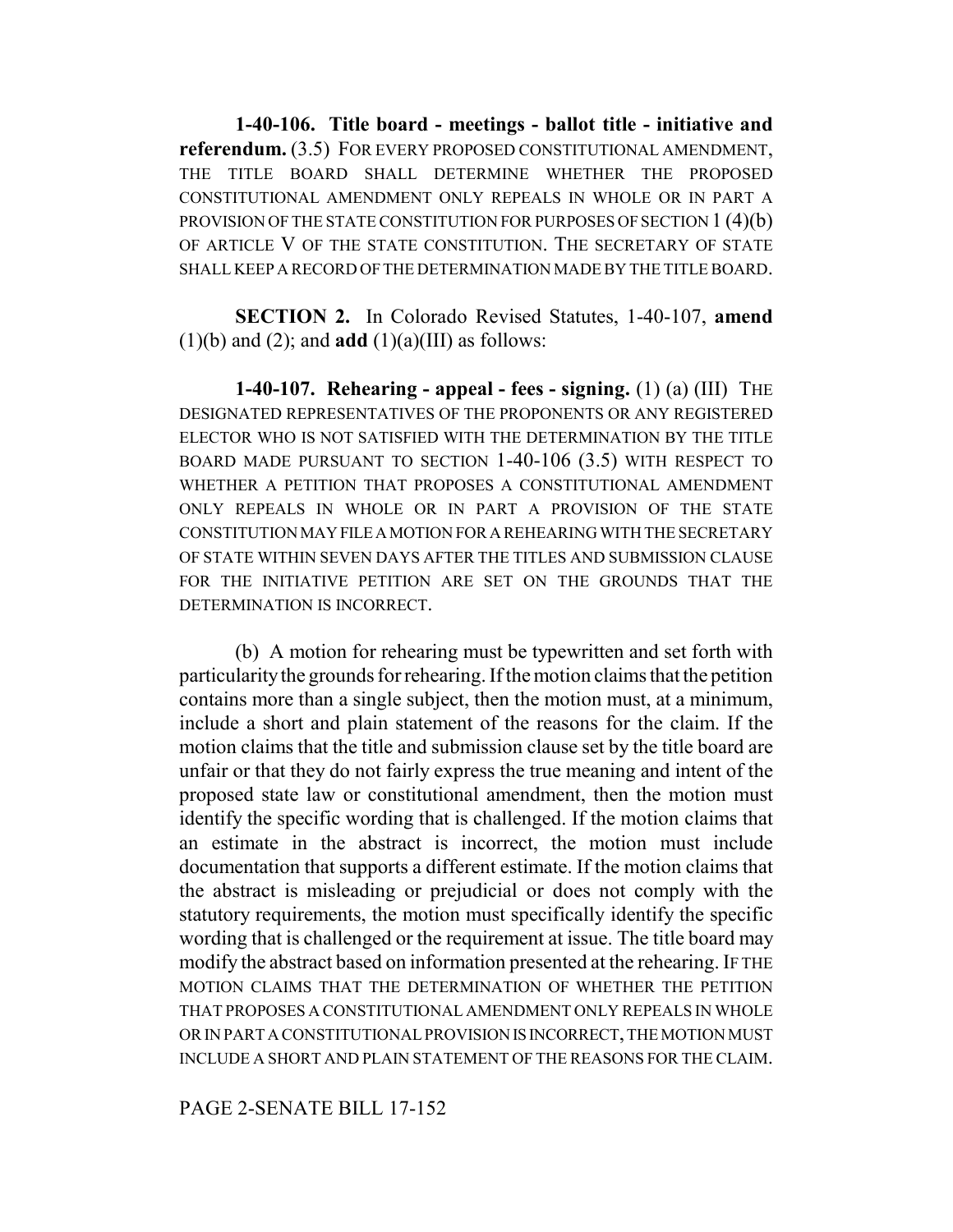(2) If any person presenting OR THE DESIGNATED REPRESENTATIVES OF THE PROPONENTS OF an initiative petition for which a motion for a rehearing is filed, any registered elector who filed a motion for a rehearing pursuant to subsection (1) of this section, or any other registered elector who appeared before the title board in support of or in opposition to a motion for rehearing is not satisfied with the ruling of the title board upon the motion, then the secretary of state shall furnish such person, upon request, a certified copy of the petition with the titles and submission clause of the proposed law or constitutional amendment,  $\sigma$ r the abstract, OR THE DETERMINATION WHETHER THE PETITION REPEALS IN WHOLE OR IN PART A CONSTITUTIONAL PROVISION, together with a certified copy of the motion for rehearing and of the ruling thereon. If filed with the clerk of the supreme court within seven days thereafter, the matter shall be disposed of promptly, consistent with the rights of the parties, either affirming the action of the title board or reversing it, in which latter case the court shall remand it with instructions, pointing out where the title board is in error.

**SECTION 3.** In Colorado Revised Statutes, 1-40-109, **amend** (1) as follows:

**1-40-109. Signatures required - withdrawal.** (1) (a) No petition for any initiated law or amendment to the state constitution shall be IS of any force or effect, nor shall the proposed law or amendment to the state constitution be submitted to the people of the state of Colorado for adoption or rejection at the polls, as is by law provided for, unless the petition for the submission of the initiated law or amendment to the state constitution is signed by the number of REGISTERED electors required by SECTION 1 (2) OF ARTICLE V OF the state constitution.

(b) NO PETITION FOR ANY INITIATED AMENDMENT TO THE STATE CONSTITUTION IS OF ANY FORCE OR EFFECT, NOR SHALL THE INITIATED AMENDMENT TO THE STATE CONSTITUTION BE SUBMITTED TO THE PEOPLE OF THE STATE OF COLORADO FOR ADOPTION OR REJECTION AT THE POLLS, AS IS BY LAW PROVIDED FOR, UNLESS THE PETITION FOR THE SUBMISSION OF THE INITIATED AMENDMENT TO THE STATE CONSTITUTION IS SIGNED BY THE NUMBER OF REGISTERED ELECTORS REQUIRED BY THE STATE CONSTITUTION WHO RESIDE IN EACH STATE SENATE DISTRICT IN COLORADO, SO LONG AS THE TOTAL NUMBER OF REGISTERED ELECTORS WHO HAVE SIGNED THE PETITION IS AT LEAST THE NUMBER OF REGISTERED ELECTORS REQUIRED BY SECTION 1 (2) OF ARTICLE V OF THE STATE CONSTITUTION. FOR PURPOSES

## PAGE 3-SENATE BILL 17-152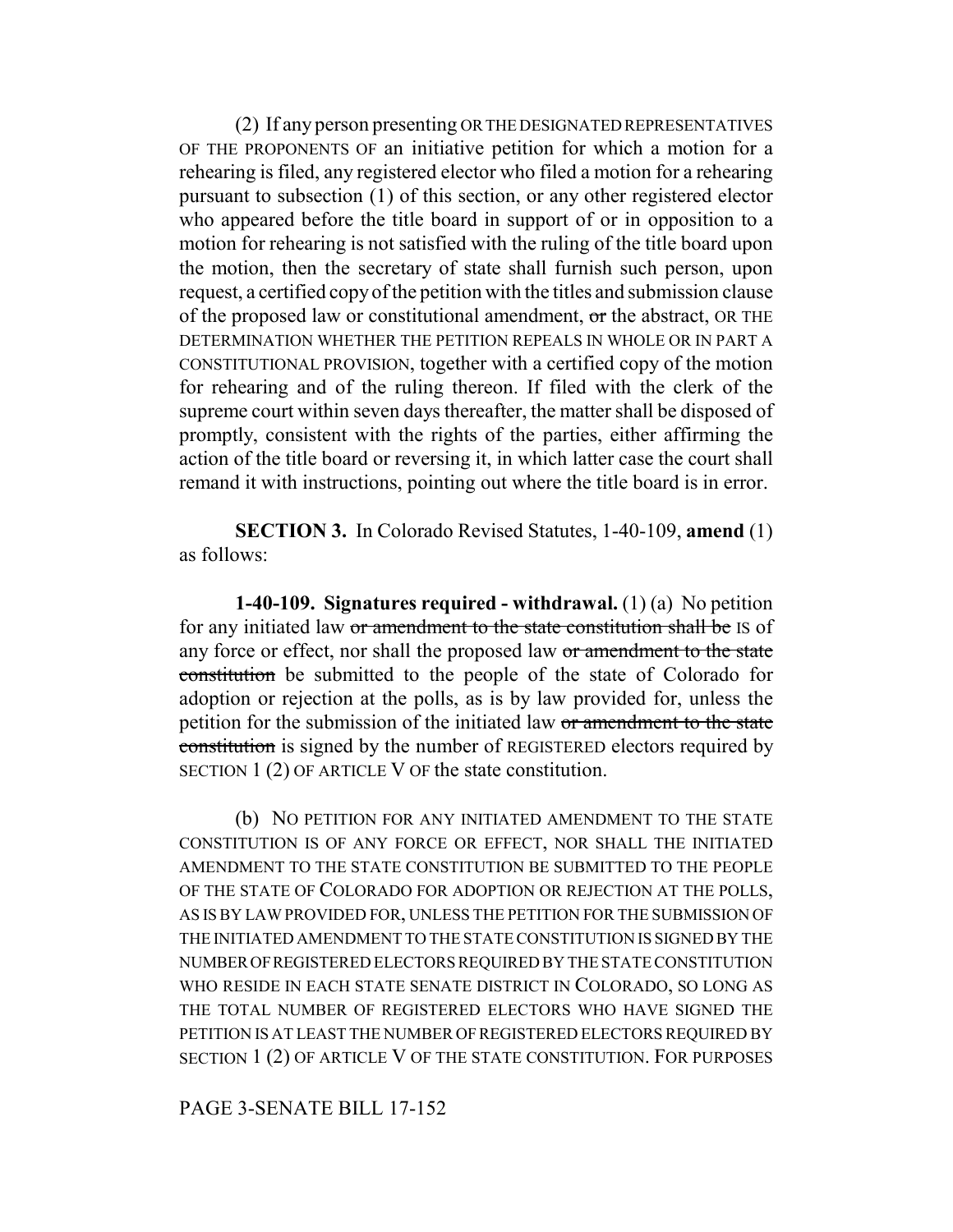OF THIS SUBSECTION  $(1)(b)$ , THE NUMBER AND BOUNDARIES OF THE STATE SENATE DISTRICTS ARE THOSE IN EXISTENCE, AND THE NUMBER OF REGISTERED ELECTORS IN THE STATE SENATE DISTRICTS IS THOSE REGISTERED, AT THE TIME THE FORM OF THE PETITION IS APPROVED FOR CIRCULATION IN ACCORDANCE WITH SECTION 1-40-113 (1)(a).

**SECTION 4.** In Colorado Revised Statutes, 1-40-113, **add** (1)(c) as follows:

**1-40-113. Form - representatives of signers.** (1) (c) THE SECRETARY OF STATE SHALL NOTIFY THE PROPONENTS AT THE TIME A PETITION FORMAT FOR AN INITIATED AMENDMENT TO THE STATE CONSTITUTION IS APPROVED PURSUANT TO SUBSECTION  $(1)(a)$  of this SECTION OF THE NUMBER AND BOUNDARIES OF THE STATE SENATE DISTRICTS IN EXISTENCE AND THE NUMBER OF REGISTERED ELECTORS IN EACH STATE SENATE DISTRICT AT THE TIME OF APPROVAL.

**SECTION 5.** In Colorado Revised Statutes, 1-40-116, **amend** (4) as follows:

**1-40-116. Validation - ballot issues - random sampling - rules.** (4) (a) The secretary of state shall verify EXAMINE the signatures on the petition by use of random sampling. The random sample of signatures to be verified shall EXAMINED MUST be drawn so that every signature filed with the secretary of state shall be IS given an equal opportunity to be included in the sample. The secretary of state is authorized to engage in rule-making to establish the appropriate methodology for conducting such random sample.

(b) (I) The random sampling  $shahl$  TO VALIDATE SIGNATURES ON A PETITION PROPOSING AN INITIATED LAW MUST include an examination of no less than five percent of the signatures, but in no event less FEWER than four thousand signatures. If the random sample verification EXAMINATION establishes that the number of valid signatures is ninety percent or less of the number of registered eligible electors needed to find the petition sufficient, the SECRETARY OF STATE SHALL DEEM THE petition shall be deemed to be not sufficient. If the random sample verification establishes that the number of valid signatures totals one hundred ten percent or more of the number of required signatures of registered eligible electors, the SECRETARY OF STATE SHALL DEEM THE petition shall be deemed sufficient.

PAGE 4-SENATE BILL 17-152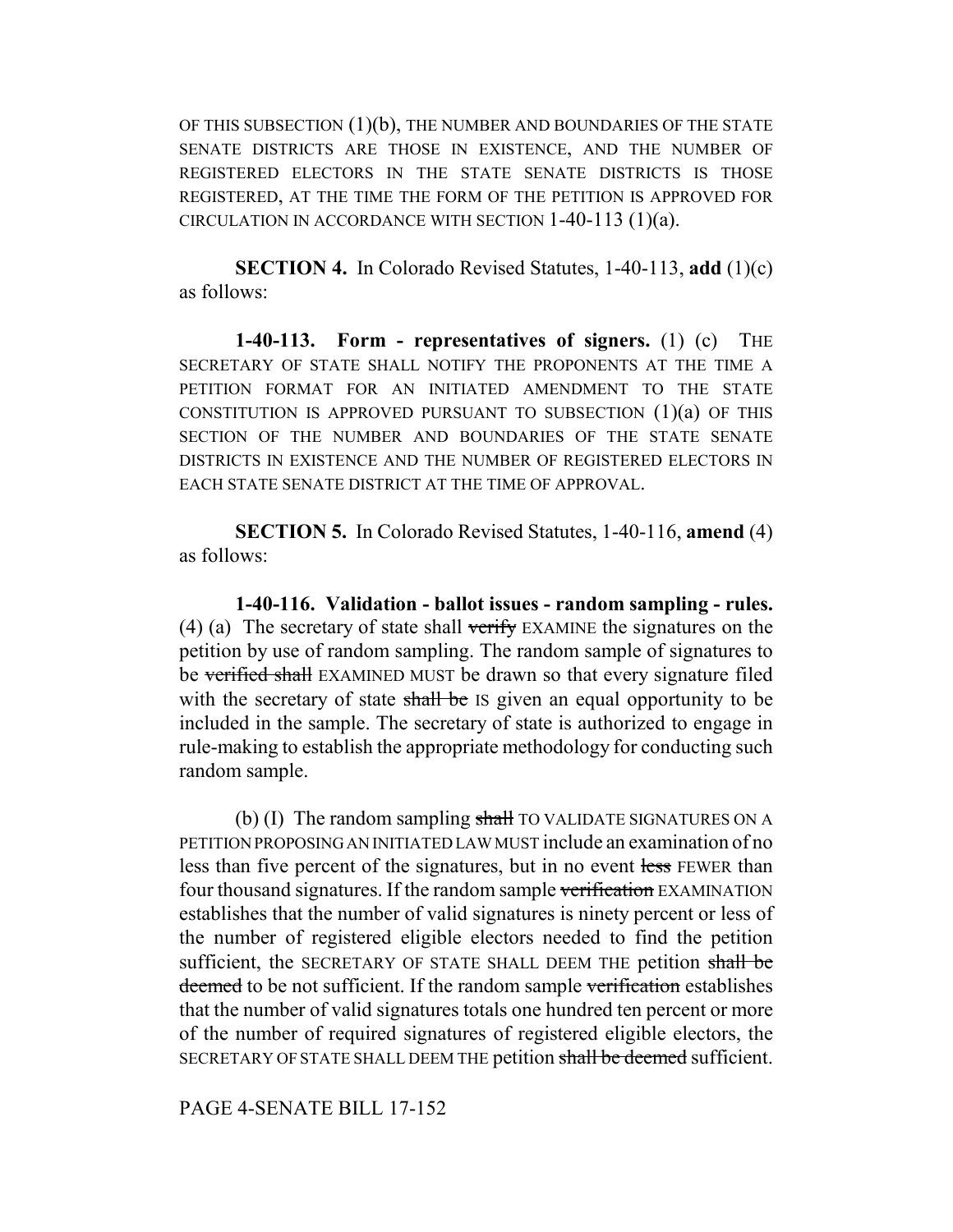If the random sampling SAMPLE shows the number of valid signatures to be more than ninety percent but less than one hundred ten percent of the number of signatures of registered eligible electors needed to declare the petition sufficient, the secretary of state shall order the examination and verification VALIDATION of each signature filed.

(II) THE RANDOM SAMPLING TO VALIDATE SIGNATURES ON A PETITION PROPOSING AN AMENDMENT TO THE STATE CONSTITUTION MUST INCLUDE AN EXAMINATION OF NO FEWER THAN FIVE PERCENT OF THE SIGNATURES, BUT IN NO EVENT LESS THAN FOUR THOUSAND SIGNATURES. IF THE RANDOM SAMPLE ESTABLISHES THAT THE NUMBER OF VALID SIGNATURES IS NINETY PERCENT OR LESS OF THE NUMBER OF REGISTERED ELECTORS REQUIRED BY SECTION 1 (2) OF ARTICLE V OF THE STATE CONSTITUTION TO FIND THE PETITION SUFFICIENT, THE SECRETARY OF STATE SHALL DEEM THE PETITION TO BE NOT SUFFICIENT. IF THE RANDOM SAMPLE SHOWS THE NUMBER OF VALID SIGNATURES TO BE MORE THAN NINETY PERCENT OF THE NUMBER OF REGISTERED ELECTORS REQUIRED BY SECTION 1 (2) OF ARTICLE V OF THE STATE CONSTITUTION TO DECLARE THE PETITION SUFFICIENT, THE SECRETARY OF STATE SHALL ORDER THE EXAMINATION OF EACH SIGNATURE FILED.

**SECTION 6.** In Colorado Revised Statutes, **amend** 1-40-117 as follows:

**1-40-117. Statement of sufficiency - cure.** (1) After examining the petition:

(a) IF THE PETITION PROPOSES A LAW, the secretary of state shall issue a statement as to whether a sufficient number of valid signatures appears to have been submitted to certify the petition to the ballot; OR

(b) IF THE PETITION PROPOSES AN AMENDMENT TO THE STATE CONSTITUTION, THE SECRETARY OF STATE SHALL ISSUE A STATEMENT AS TO WHETHER A SUFFICIENT NUMBER OF VALID SIGNATURES FROM EACH STATE SENATE DISTRICT AND A SUFFICIENT TOTAL NUMBER OF VALID SIGNATURES APPEAR TO HAVE BEEN SUBMITTED TO CERTIFY THE PETITION TO THE BALLOT.

(2) If the petition PROPOSES AN INITIATED LAW AND was verified VALIDATED by random sample, the statement shall MUST contain the total

## PAGE 5-SENATE BILL 17-152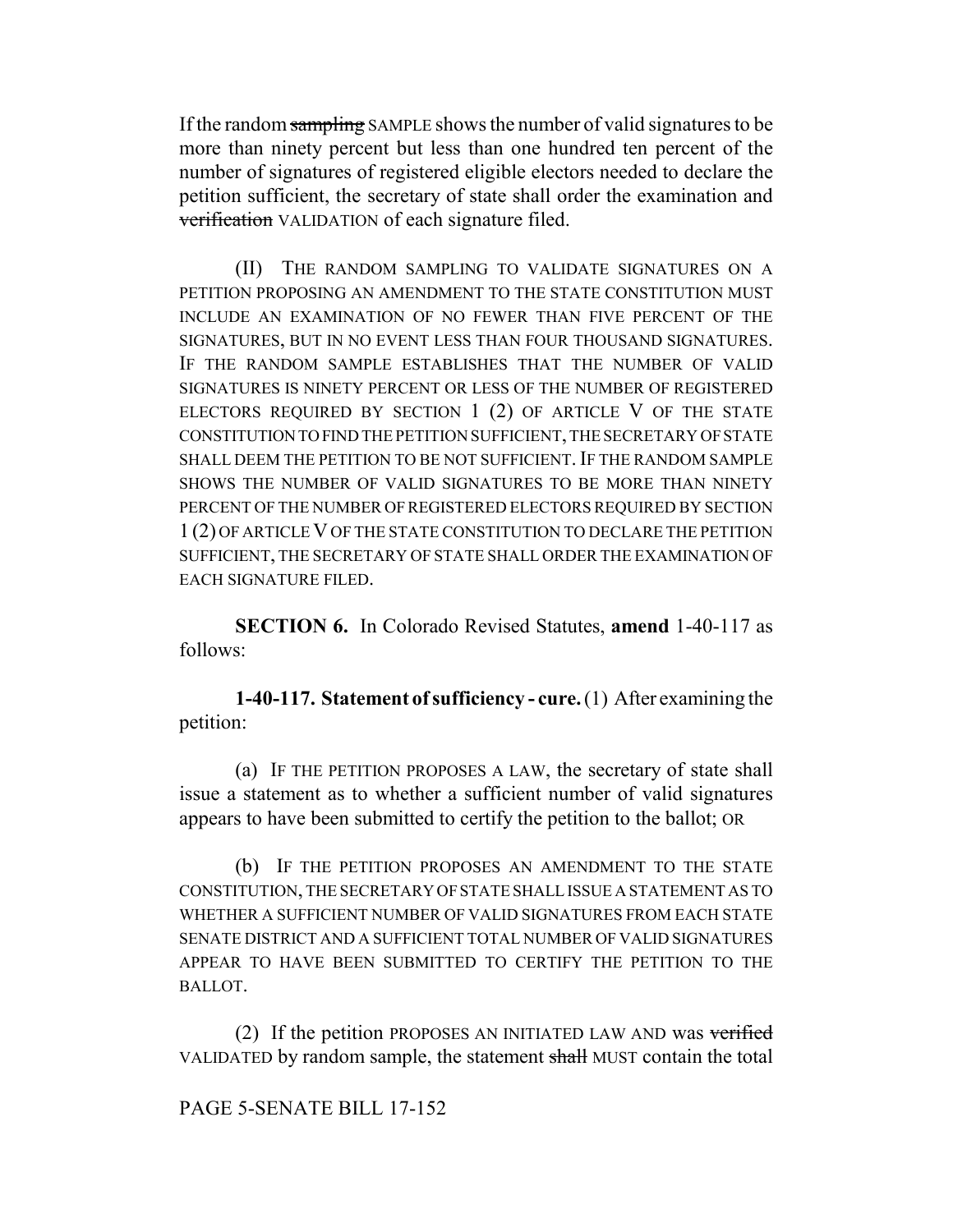number of signatures submitted and whether the number of signatures presumed valid was ninety percent of the required total or less or one hundred ten percent of the required total or more.

(3) (a) If the secretary declares that the petition appears not to have a sufficient number of valid signatures, the statement issued by the secretary shall MUST specify the number of sufficient and insufficient signatures. The secretary shall identify by section number and line number within the section those signatures found to be insufficient and the grounds for the insufficiency. Such information shall be kept on file for public inspection in accordance with section 1-40-118.

(b) In the event the secretary of state issues a statement declaring that a petition, having first been submitted with the required number of signatures, appears not to have a sufficient number of TOTAL valid signatures, A SUFFICIENT NUMBER OF VALID SIGNATURES IN ONE OR MORE STATE SENATE DISTRICTS, OR BOTH, AS APPLICABLE, the designated representatives of the proponents may cure the insufficiency by filing an addendum to the original petition for the purpose of offering such number of additional signatures as will cure the insufficiency. No addendum offered as a cure shall be considered unless the addendum conforms to requirements for petitions outlined in sections 1-40-110, 1-40-111, and 1-40-113 and unless the addendum is filed with the secretary of state within the fifteen-day period after the insufficiency is declared and unless filed with the secretary of state no later than three months and three weeks before the election at which the initiative petition is to be voted on. All filings under this paragraph (b) SUBSECTION (3)(b) shall be made by 3 p.m. on the day of filing. Upon submission of a timely filed addendum, the secretary of state shall order the examination and verification of each signature on the addendum. The addendum shall not be available to the public for a period of up to ten calendar days for such examination. After examining the petition, the secretary of state shall, within ten calendar days, issue a statement as to whether the addendum cures the insufficiency INSUFFICIENCIES found in the original petition.

**SECTION 7.** In Colorado Revised Statutes, **amend** 1-40-123 as follows:

**1-40-123. Counting of votes - effective date - conflicting provisions.** (1) The votes on all measures submitted to the people shall be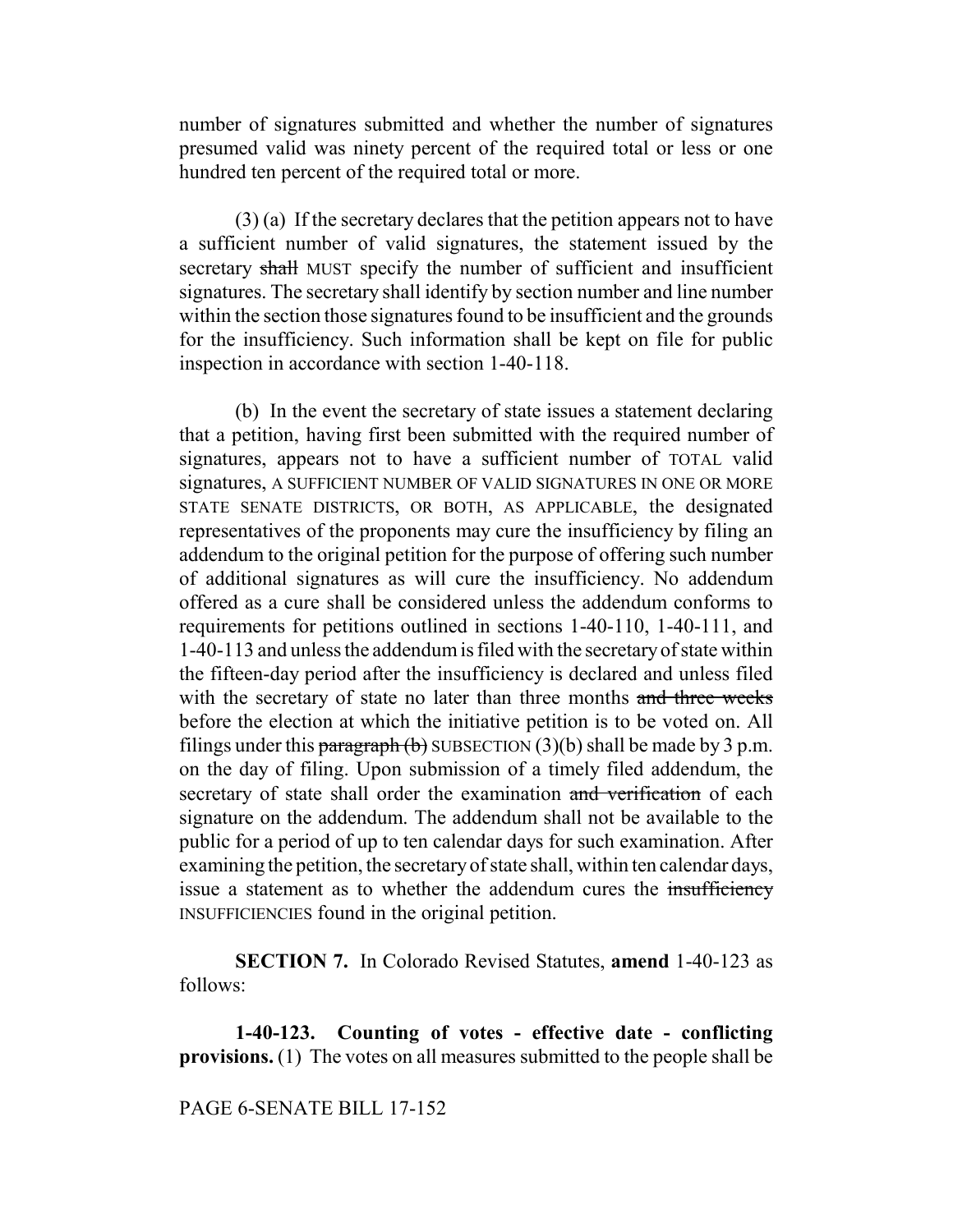counted and properly entered after the votes for candidates for office cast at the same election are counted and shall be counted, canvassed, and returned and the result determined and certified in the manner provided by law concerning other elections. The secretary of state who has certified the election shall, without delay, make and transmit to the governor a certificate of election. The measure shall take TAKES effect from and after the date of the official declaration of the vote by proclamation of the governor, but not later than thirty days after the votes have been canvassed, as provided in section 1 of article V of the state constitution.

(2) A majority of the votes cast thereon shall adopt ADOPTS any measure submitted FOR A PROPOSED LAW, and, in case of adoption of conflicting provisions, the one that receives the greatest number of affirmative votes shall prevail PREVAILS in all particulars as to which there is a conflict.

(3) AT LEAST FIFTY-FIVE PERCENT OF THE VOTES CAST THEREON ADOPTS ANY MEASURE SUBMITTED FOR AN AMENDMENT TO THE STATE CONSTITUTION; EXCEPT THAT A MAJORITY OF THE VOTES CAST THEREON ADOPTS ANY MEASURE SUBMITTED FOR AN AMENDMENT TO THE STATE CONSTITUTION THAT ONLY REPEALS IN WHOLE OR IN PART ANY PROVISION OF THE STATE CONSTITUTION. IN THE CASE OF ADOPTION OF CONFLICTING PROVISIONS, THE ONE THAT RECEIVES THE GREATEST NUMBER OF AFFIRMATIVE VOTES PREVAILS IN ALL PARTICULARS AS TO WHICH THERE IS A CONFLICT.

**SECTION 8. Appropriation.** For the 2017-18 state fiscal year, \$4,120 is appropriated to the department of state. This appropriation is from the department of state cash fund created in section 24-21-104 (3)(b), C.R.S. To implement this act, the department may use this appropriation for personal services.

**SECTION 9. Act subject to petition - effective date.** This act takes effect at 12:01 a.m. on the day following the expiration of the ninety-day period after final adjournment of the general assembly (August 9, 2017, if adjournment sine die is on May 10, 2017); except that, if a referendum petition is filed pursuant to section 1 (3) of article V of the state constitution against this act or an item, section, or part of this act within such period, then the act, item, section, or part will not take effect unless